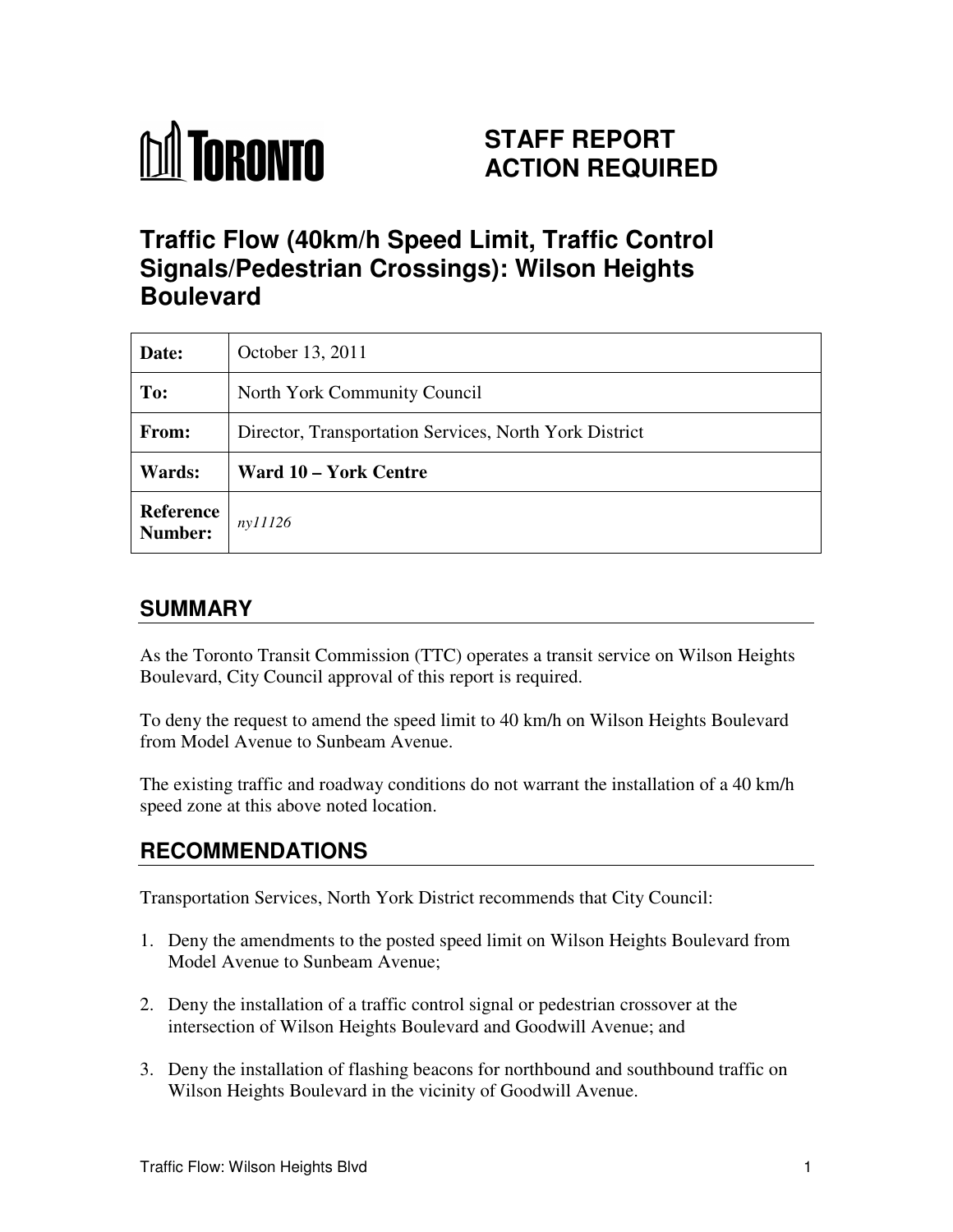#### **Financial Impact**

There is no financial impact associated with the adoption of this report.

## **ISSUE BACKGROUND**

Transportation Services, North York District, was requested by the Ward Councillor on behalf of the area residents to review the following issues:

- Reduce the posted speed limit of 60 km/h to 40 km/h on Wilson Heights Boulevard from Model Avenue to Sunbeam Avenue.
- Install Flashing Beacons for both northbound and southbound traffic.
- Install Traffic Control Signals/Pedestrian Crossover at the intersection of Wilson Heights Boulevard and Goodwill Avenue.
- Install a Pedestrian Warning signage on Wilson Heights Boulevard in the vicinity of Goodwill Avenue.

## **COMMENTS**

#### **Speed Limit Reduction (40 km/h Speed Zone)**

Transportation Services has reviewed the feasibility of reducing the speed limit on Wilson Heights Boulevard from Model Avenue to Sunbeam Avenue, from 60 km/h to 40 km/h.

Wilson Heights Boulevard is designated as a four-lane minor arterial roadway with a posted speed limit of 60 km/h between Sheppard Avenue West and Wilson Avenue. The width of the pavement is approximately 14.5 metres with a municipal sidewalk on the east side of Wilson Heights Boulevard between Model Avenue and Sunbeam Avenue. Located on the northwest corner of the intersection of Wilson Heights Boulevard and Wilson Avenue is the Toronto Transit Commission Wilson Station access and parking facility. The east side of the roadway is comprised of residential properties.

On January 19, 20 and 22, 2007, Toronto City Council adopted a Road Classification System. The City of Toronto's Road Classification criteria identifies legal speed limits ranging from 50 – 60 km/h for major arterial roads (with odd cases of 70 km/h and 80 km/h),  $40 - 60$  km/h for minor arterial roads and  $30 - 50$  km/h on local roadways.

The intent of the arterial roads in Toronto is to provide continuous traffic routes between important locations within the City. In most cases, they are comprised of a minimum of four lanes of traffic in order to provide adequate capacity to accommodate high traffic volumes.

It should be noted that, operating speeds tend to vary with traffic density. When traffic density is high (i.e. cars are bumper to bumper with little room to manoeuvre – as in downtown during rush hour), speeds are significantly reduced  $(30 - 40 \text{ km/h})$ . When traffic density is medium (i.e. cars are fairly close with some room for manoeuvrability),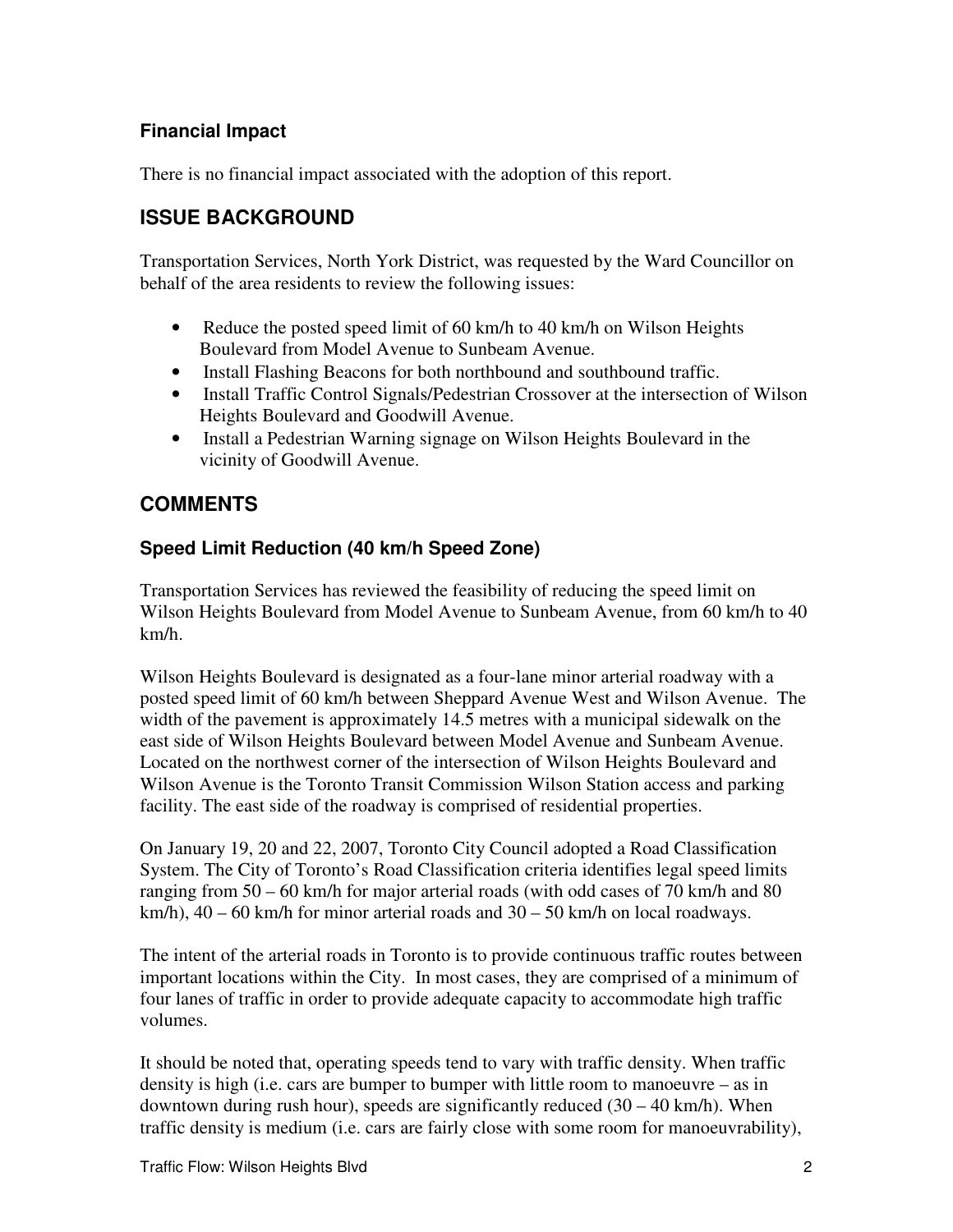speeds are moderate, ranging from 40 to 50 km/h. When traffic is light (i.e. volume is low and ample room for manoeuvrability exists), speeds would be high (50 km/h and greater).

Therefore in view of the above, Transportation Services had developed a warrant for the implementation of permanent 50 km/h speed limits on arterial roadways. Additionally, City Council at its meeting of April 23, 24, 25, 26, 27, and its special meeting held on April 30, May 1 and 2, 2001, also approved the harmonized Policy for the introduction of a 40 km/h speed limit on all roadways although primarily for local and collector roadways.

In order to assess the existing traffic conditions, 24-hour vehicle volume and speed studies were conducted on this section of Wilson Heights Boulevard. The following table identifies the results of those studies:

| <b>Wilson Heights Blvd</b> | Dir         | <b>Speed</b> | <b>Vehicle Speeds</b> |         | <b>Traffic Volume</b>  |       |      |
|----------------------------|-------------|--------------|-----------------------|---------|------------------------|-------|------|
|                            |             | Limit        | <b>Operating</b>      | Average | PM<br>AМ<br>757<br>544 | 24 Hr |      |
|                            | $_{\rm NB}$ | 60           | 67                    | 60      |                        |       | 6964 |
| Faith Ave to Model Ave     | SB          |              | 70                    | 63      | 1413                   | 856   | 6290 |

Therefore, in keeping with the primary function of the arterial roads, a 60 km/h speed limit is deemed to be the most appropriate, unless the prevailing conditions of roadway, traffic operation and safety warrant indicate otherwise.

The four categories/factors that are used to determine whether the speed of an arterial road should be reduced to 50 km/h are pedestrian and bicycle factors, collision factor, roadway geometry factors and roadway operation factors. Whereas the 40 km/h speed limit policy considers various roadway characteristics such as safety concerns, collision patterns, location of pedestrian generators such as school and the absence of municipal sidewalks.

In applying both the criteria's established (summaries attached), a reduction of the speed limit on Wilson Heights Boulevard between Model Avenue and Sunbeam Avenue is not justified. Specifically, given that the existing operating speed is greater than 60 km/h, pedestrian volumes/activity is low, there is a municipal sidewalk on the east side of the roadway and there are no schools along this section of Wilson Heights Boulevard.

Furthermore, it was noted that there have been zero collisions reported in the preceding three year period ending December 31, 2010, where vehicle speed was identified as a factor.

Therefore, in keeping with the primary function of the arterial roads, the 60 km/h speed limit is deemed to be appropriate, as such, this Division is unable to support a reduction of the speed limit to 40 km/h or 50 km/h on this section of Wilson Heights.

# **Flashing Beacon Signals**

Based upon Ontario Traffic Manual, Book 12, Traffic Signals, flashing beacons may be used at locations where full traffic control signals are not justified but where, due to lack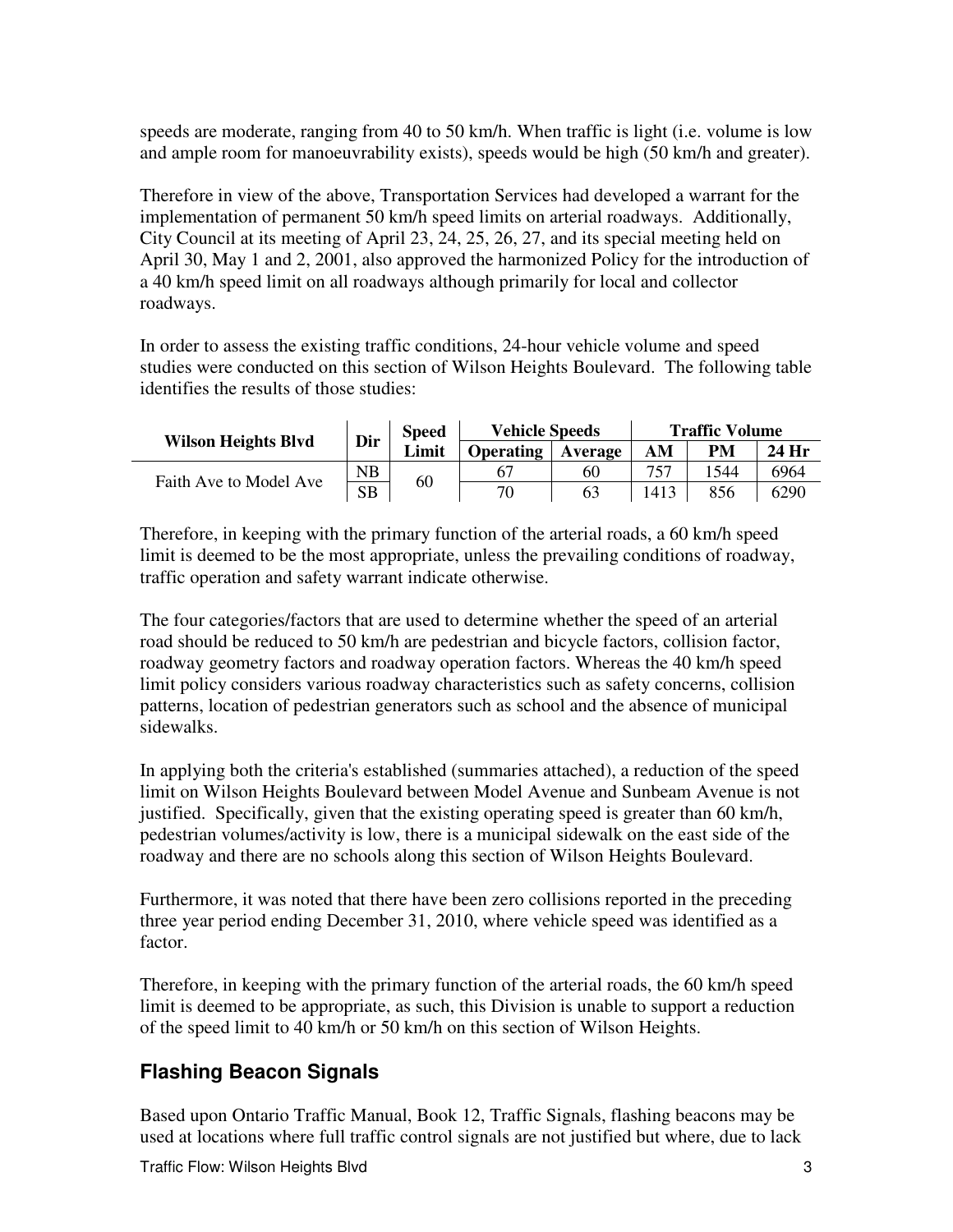of visibility or other hazards, regulatory or cautionary signs are not sufficient. Since motorists and pedestrian sight lines were found to be clear and unobstructed on this section of Wilson Heights Boulevard, the installation of flashing beacon signals is not feasible.

#### **Traffic Control Signals/Pedestrian Crossover**

Goodwill Avenue is designated as a local roadway and located approximately 145 metres south of Model Avenue and approximately 220 metres north of Wilson Avenue. Currently, westbound traffic on Goodwill Avenue is required to stop at Wilson Heights Boulevard. The north/south traffic on Wilson Heights Boulevard is uncontrolled with the exception of the traffic control signals at Wilson Avenue to the south and Reiner Road to the north. It should be noted that the driveway for the Wilson Heights Subway TTC commuter parking lot is located on the west side of Wilson Heights Boulevard opposite Goodwill Avenue.

On April 22, 2010, this Division conducted an eight-hour turning movement count at the intersection of Wilson Heights Boulevard and Goodwill Avenue. The results of the study indicate that technical requirements for the installation of a traffic control signal were satisfied to the following extent:

| Warrant 1: | Minimum Vehicular Volume | 44%    |
|------------|--------------------------|--------|
| Warrant 2: | Delay to Cross Traffic   | $67\%$ |
| Warrant 3: | <b>Collision Hazard</b>  | $6\%$  |

To satisfy the installation of traffic control signals, one of either the Minimum Vehicular Volume or Delay to Cross Traffic warrants must be 100 percent satisfied, or both must be satisfied to the extent of 80 percent. The Collision Hazard warrant is based on the number of collisions susceptible to correction by the installation of traffic control signals, and must be 100 percent satisfied.

In reviewing the most recent three-year collision history for the Wilson Heights Boulevard and Goodwill Avenue intersection, there has been one collision of a type susceptible to correction by the installation of traffic control signals.

To determine the feasibility of installing a pedestrian crossover and to identify the existing traffic conditions and any difficulty pedestrians experience when crossing Wilson Heights Boulevard, this Division conducted an eight-hour pedestrian delay study on April 22, 2010.

The technical warrants for the installation of a pedestrian crossover were satisfied to the following extent:

| Warrant 1: | Pedestrian Volume | 63% |
|------------|-------------------|-----|
| Warrant 2: | Pedestrian Delay  | 40% |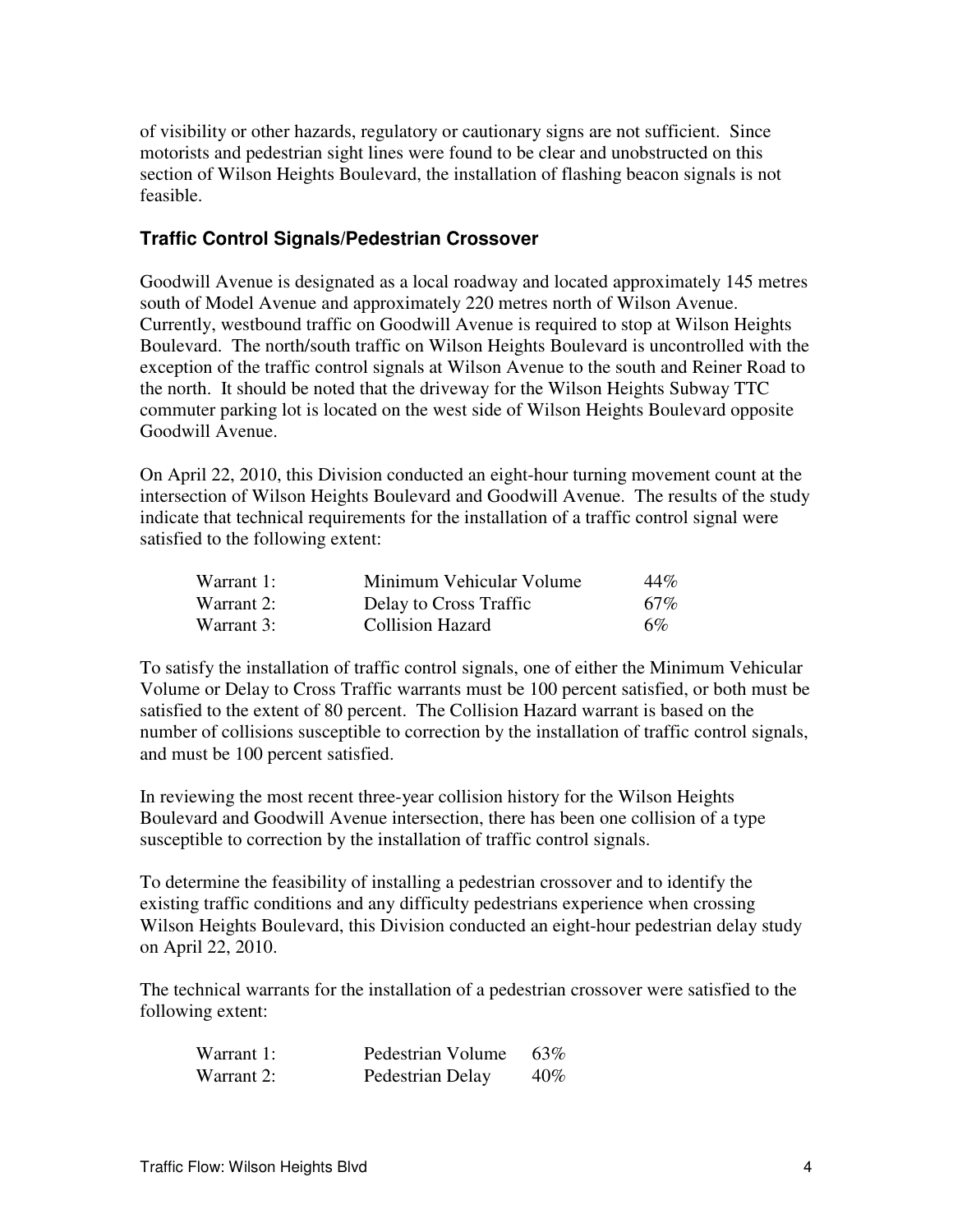To support the installation of a pedestrian crossover, both warrants must be satisfied 100 percent. Our study revealed that during the eight-hour study, a total of 142 pedestrians crossed Wilson Heights Boulevard in the vicinity of Goodwill Avenue, whereas a minimum of 225 are required. Of the pedestrians that crossed, 53 experienced delays greater than 10 seconds, whereas a minimum of 130 pedestrians must be observed being delayed crossing the road.

In reviewing the most recent three-year collision history for the Wilson Heights Boulevard and Goodwill Avenue intersection, there have been zero collisions involving pedestrian crossing Wilson Heights Boulevard, in the vicinity of Goodwill Avenue.

In view of the above, this Division is unable to recommend the installation of either traffic control signals or a pedestrian crossover on Wilson Heights Boulevard, in the vicinity of Goodwill Avenue.

#### **Pedestrians Ahead signs**

Based upon Ontario Traffic Manual, Book 6 Warning Signs, Pedestrians Ahead signs should be installed where field observations have indicated that a significant number of pedestrians frequently cross the roads or walk adjacent to it, provided that pedestrian volumes are not high enough to justify the installation of a pedestrian crossover.

As such, this Division recommends the installation of Pedestrians Ahead signs on Wilson Heights Boulevard in the vicinity of Goodwill Boulevard to provide advance warning to motorists that pedestrians may be in the area.

The Ward Councillor has been advised of the recommendations contained within this staff report.

## **CONTACT**

Ann S. Khan, P. Eng. Manager, Traffic Operations Transportation Services, North York District Tel: 416-395-7463 Fax: 416-395-7544 Email: akhan5@toronto.ca

\_\_\_\_\_\_\_\_\_\_\_\_\_\_\_\_\_\_\_\_\_\_\_\_\_\_\_\_\_\_\_

#### **SIGNATURE**

Myles Currie **Director**